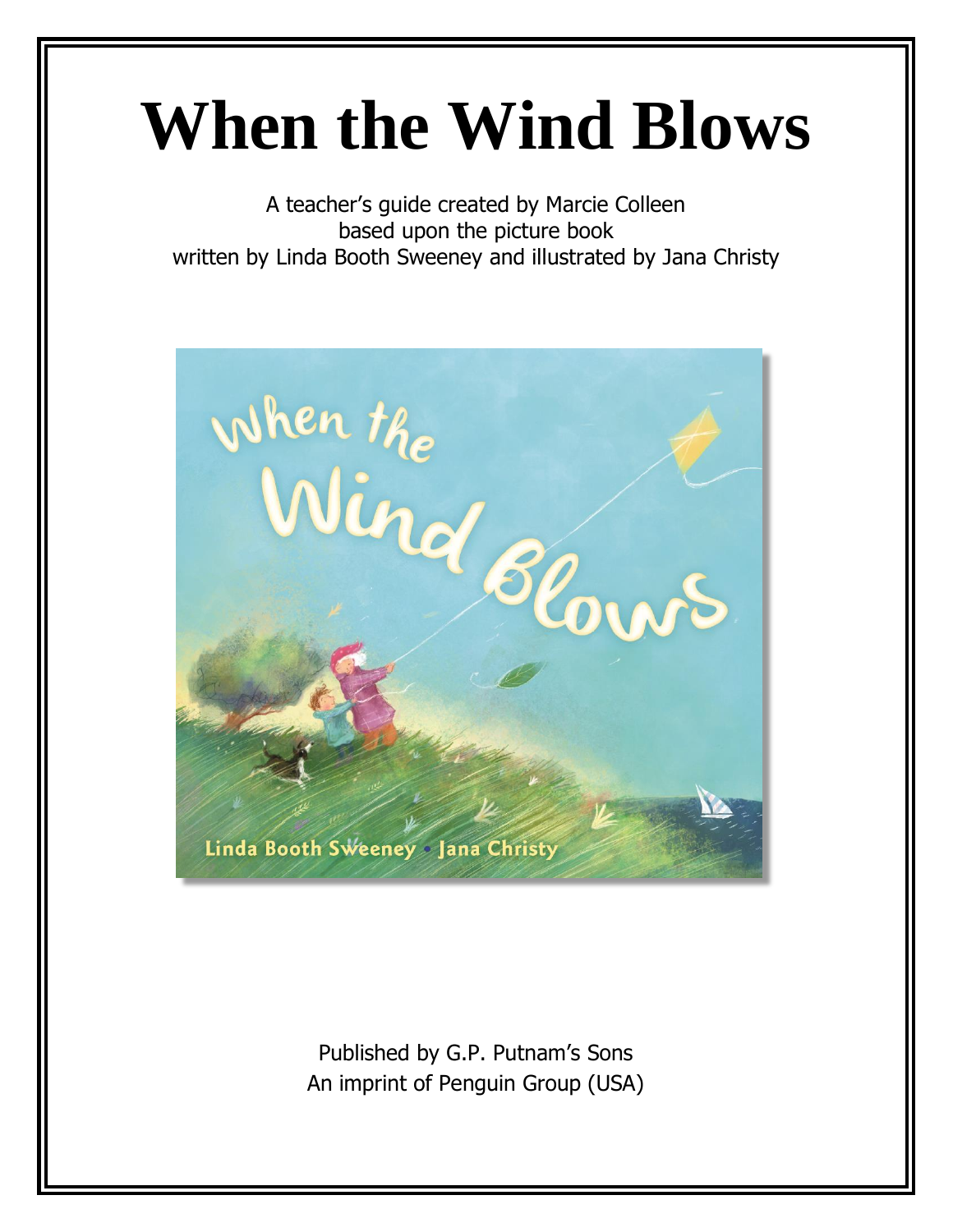#### **Linda Booth Sweeney Author**, **When the Wind Blows**

Linda Booth Sweeney wrote this book after nearly floating away in a windstorm while on a walk with her then-toddler son. They both thought it was hilarious and have enjoyed wild and woolly storms ever since. Linda is the author of three nonfiction books: The Systems Thinking Playbook, When a Butterfly Sneezes, and Connected Wisdom. This is her first children's book. Linda lives near Boston with her husband, three children, Rugby the dog, Boo the parakeet, Cinnamon Bun the rabbit, and a gecko named Gregg. For more, visit her at [www.lindaboothsweeney.com.](http://www.lindaboothsweeney.com/)

#### **Jana Christy Illustrator**, **When the Wind Blows**

Jana Christy did much of the art for this book during hurricane-force winds on a small island off the coast of Nova Scotia—flags flapped and walls shook in a house that looks remarkably like the house in this story. She loves drawing girls with attitude, boys with pluck, the chickens that wander around her garden, punks, robots, cavemen and zombies, bleak weather, windy days, sea creatures, and more. She loves creating handmade minibooks with her husband, exploring new places with her children, and letting her brain and brushes wander. She lives in North Adams, Massachusetts. Visit her at [www.janachristy.com.](http://www.janachristy.com/)

## **Marcie Colleen**

#### **Curriculum Writer**

This guide was created by Marcie Colleen, a former teacher with a BA in English Education from Oswego State and a MA in Educational Theater from NYU. In addition to creating curriculum guides for children's books, Marcie can often be found writing picture books of her own at home in Brooklyn, NYC. Visit her at [www.thisismarciecolleen.com.](file:///C:/Users/marcie/Desktop/Curriculum%20Guides/Kobee%20Manatee/www.thisismarciecolleen.com)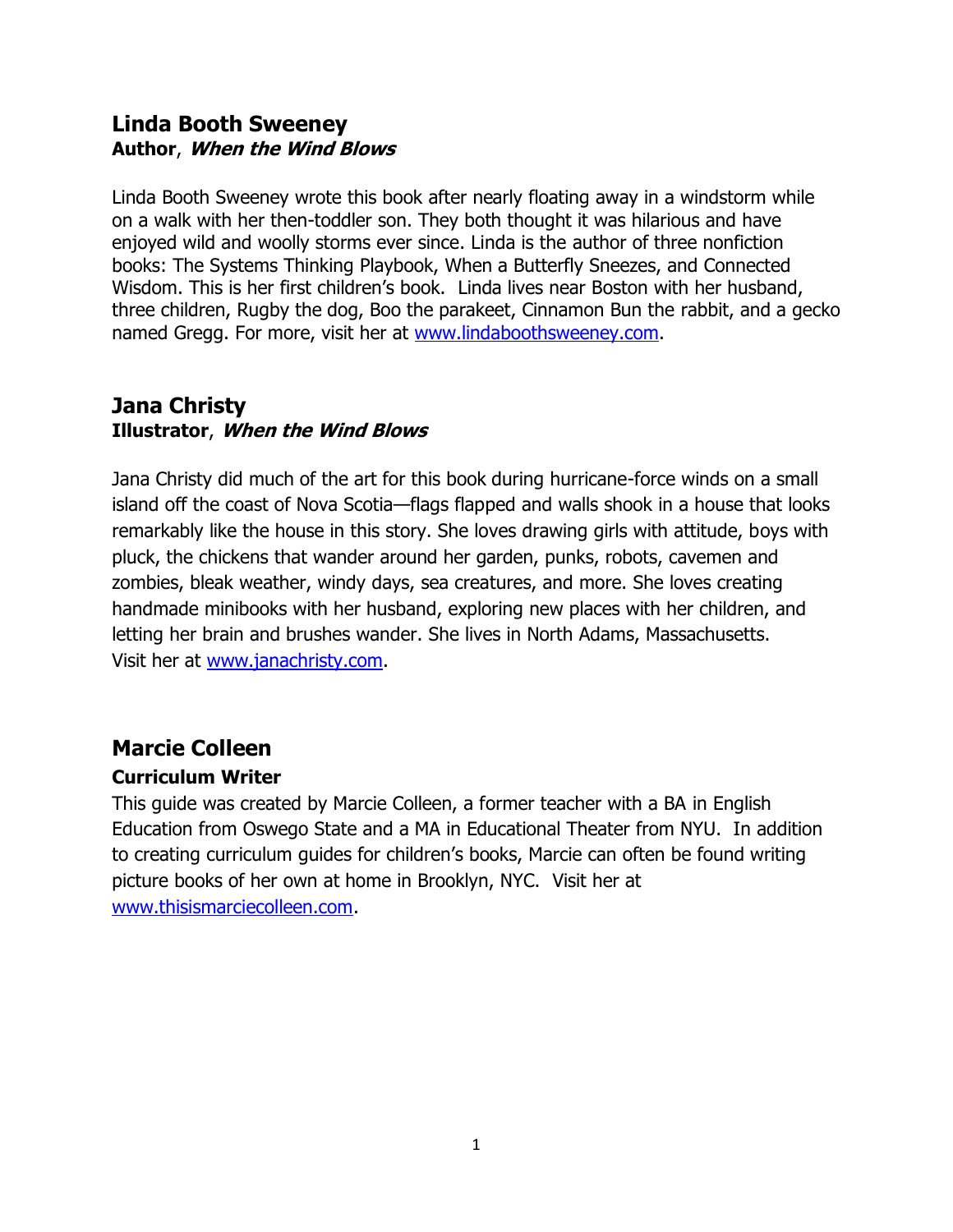#### **How to Use This Guide**

This classroom guide for *When the Wind Blows* is designed for students in kindergarten through third grade. It is assumed that teachers will adapt each activity to fit the needs and abilities of their own students.

It offers activities to help teachers integrate *When the Wind Blows* into English language arts (ELA), mathematics, science, and social studies curricula.

All activities were created in conjunction with relevant content standards in ELA, math, science, social studies, art, and drama.

Guide content copyright © 2015 by Marcie Colleen. Available free of charge for educational use only; may not be published or sold without express written permission.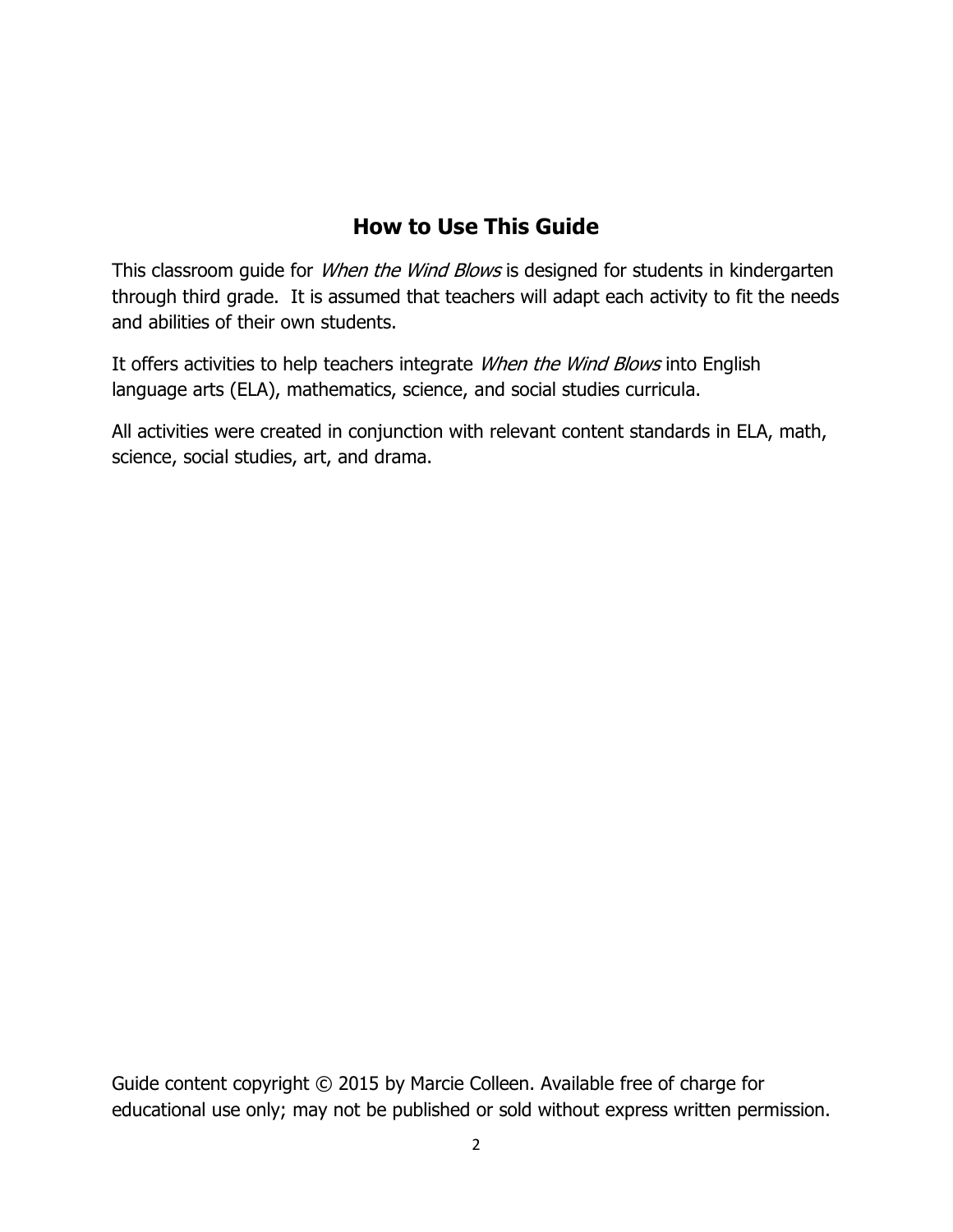# **Table of Contents**

### **English Language Arts (ELA)**

|                       | Reading Comprehension                              | 4  |
|-----------------------|----------------------------------------------------|----|
|                       | Create a Windy Library                             | 6  |
|                       | <b>Writing Activities</b>                          |    |
|                       | Everyone Has a Story                               |    |
|                       | "Who Said That?" ~ Narrative and Dialogue          | 7  |
|                       | Pay Attention $\sim$ observing nature              |    |
|                       | Speaking and Listening Activities                  | 9  |
|                       | <b>Choral Reading</b>                              |    |
|                       | Mime                                               |    |
|                       | Drama                                              |    |
|                       | Language Activities                                |    |
|                       | It's Rhyme Time                                    |    |
|                       | Rattle, Jiggle, Clang! $\sim$ learning about verbs | 11 |
| <b>Math</b>           |                                                    |    |
|                       | <b>Word Problems</b>                               |    |
|                       | Under Where? Spatial Sense                         | 12 |
|                       | The Math of Building a Kite                        | 13 |
| <b>Science</b>        |                                                    |    |
|                       | Wind is a Weather "System"                         | 14 |
|                       | Wind Isn't Just Wind research project              | 16 |
|                       | DIY Wind Chimes Challenge                          |    |
|                       | <b>DIY Windy Movie</b>                             | 17 |
| <b>Social Studies</b> |                                                    |    |
|                       | All About Me; All About My Family                  | 18 |
|                       | "Wind Doesn't Always Scatter" Mural                |    |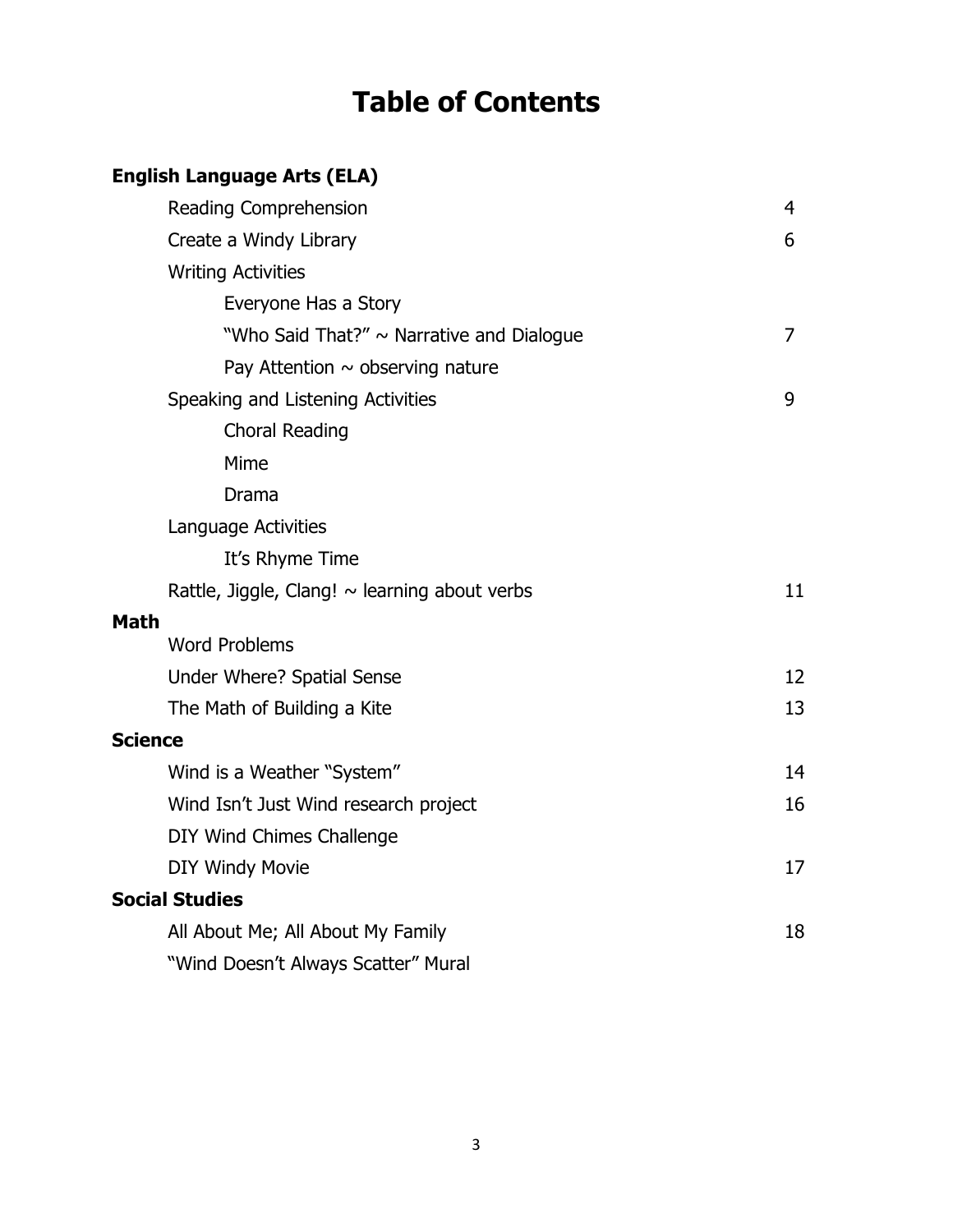## English Language Arts

#### **Reading Comprehension**

Before reading When the Wind Blows,

Look closely at the Front Cover  $\sim$ 

- Describe what you see. Who are the characters? What are the characters doing?
- Stand up and pretend to be the boy in the illustration. How does this pose make you feel?
- Now in pairs, one student poses as the boy and other poses as Grandma. How does this make you feel? What kind of relationship do you think these characters might have?
- Can you guess what the story might be about? What are some clues you can find in the cover illustration?

The Back Cover $\sim$ 

- The back covers says, "When the wind blows...look for surprises!"
	- o Do you see any surprises in this illustration? If so, what?
	- o Does this make you want to read the book? Why or why not?
	- $\circ$  Do you think you can look for surprises while the book is being read?
	- $\circ$  Have you ever seen anything surprising blowing in the wind? If so, what?

Now read or listen to the book.

Help students summarize in their own words what the book was about.

- Where is the boy when the wind first starts to blow? How might he know it is windy outside? Look closely at the illustration.
- Why do you think the boy and Grandma want to be outside?
- What happens to the kite?
- What are some things they see as they chase the kite along the beach?
- How do they get the kite back?
- What makes the boy and Grandma "zoom" home?
- Once inside, what are some of the cozy things the family does together?

Let's talk about the people who made When the Wind Blows.

- Who is the author?
- Who is the illustrator?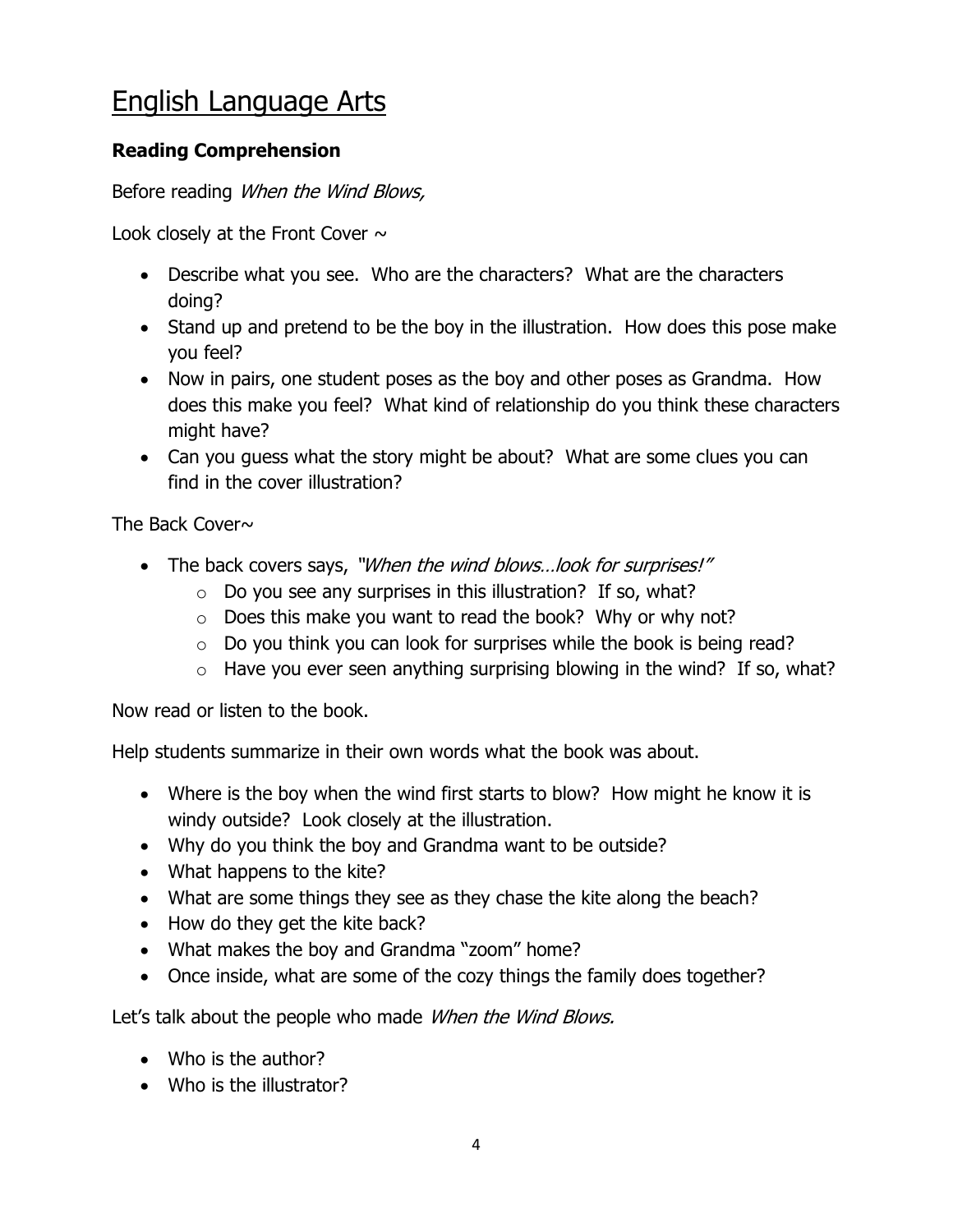What kind of work did each person do to make the book?

Now, let's look closely at the illustrations.

 Jana Christy uses several different techniques to show the blowing wind. Look closely at the illustrations. What are some of those techniques?

In the style of Jana Christy.

- Choose a stanza from *When the Wind Blows*. Illustrate the stanza.
- Display the finished pieces in the classroom.

Look closely at the following spreads:

The "Jackets jumble. We fly!" spread

- Can you find
	- o Two sailboats?
	- o A curious kitty?
	- o A sleeping kitty?
	- o A seashell?
	- o Three pairs of green shoes?
	- o A checkerboard?
	- o A knitting basket?

The "Strollers stroll. Kites glide" spread

- Can you find
	- o The boy's house?
	- o Two seagulls?
	- $\circ$  A hiding puppy?
	- o Three kites?
	- o A barn?

The "Puddles splosh. We giggle" spread

- Can you find
	- o Three cupcakes?
	- o A lighthouse?
	- o A church?
	- o The kite?

The "Skies clear. Stars gleam" spread

• Can you find the top hat?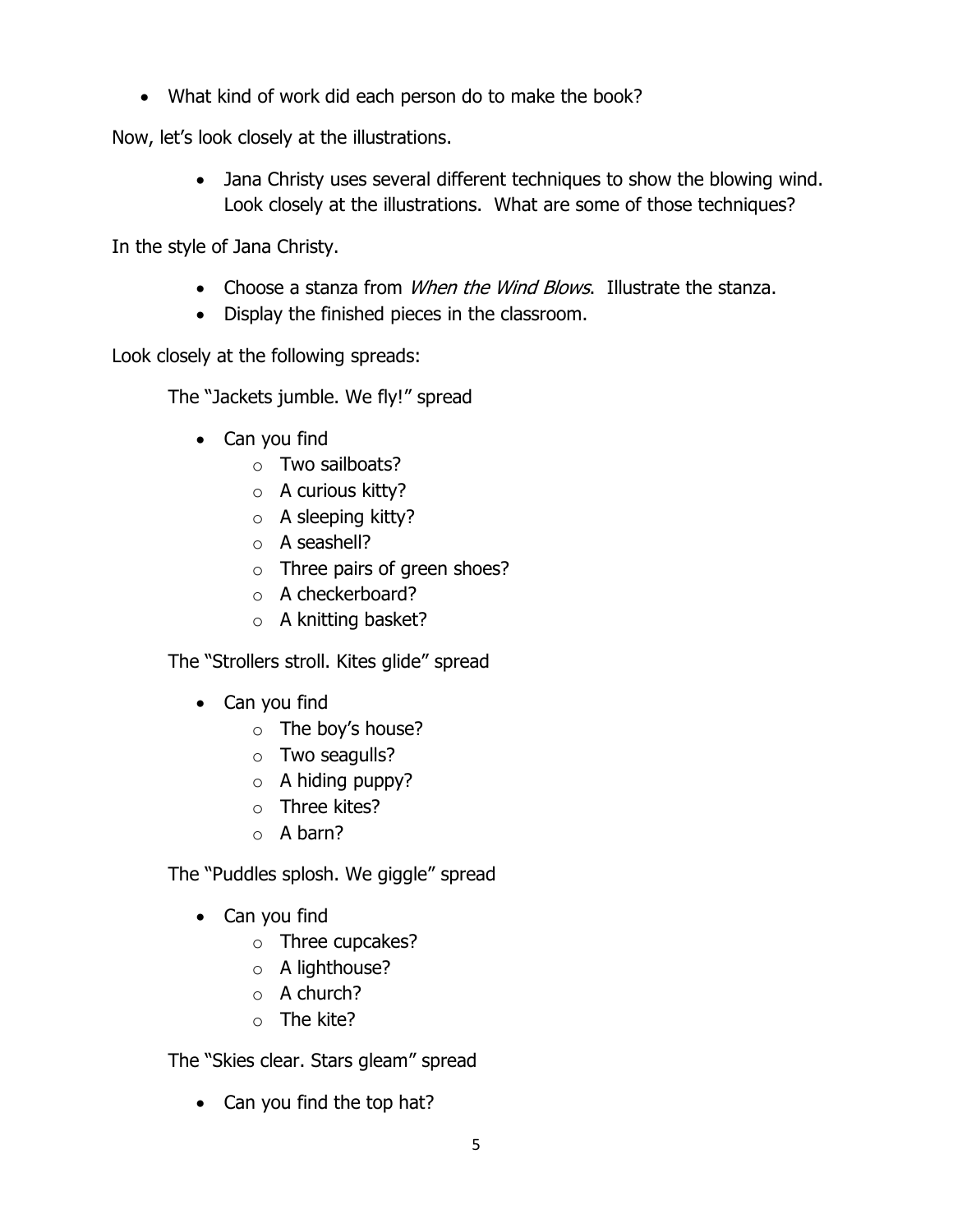#### **Create a Windy Library**

Gather fiction and non-fiction books, newspaper articles, internet clippings, videos and any other form of media about the wind.

Pair When the Wind Blows with any of these books:

Feel the Wind (Let's Read-And-Find-Out Science 2) by Arthur Dorros (HarperCollins 2000)

I Face the Wind by Vicki Cobb, illustrated by Julia Gorton (HarperCollins 2003)

Wind (Weather Basics) by Erin Edison (Capstone 2011)

I Wonder Why the Wind Blows by Anita Ganeri (Kingfisher 2011)

Blue on Blue by Dianne White, illustrated by Beth Krommes (Beach Lane 2014)

Wind (Whatever the Weather) by Carol Thompson (Child's Play International 2014)

Wind (Weather Wise) by Helen Cox Cannon (Heinemann 2014)

#### **Writing Activities**

#### **Everyone Has a Story**

A community, such as the seaside town in *When the Wind Blows*, is made up of many diverse people and each person has a story to tell.

- Show several illustrations from *When the Wind Blows* and have students point out the people.
- Make a list of the various people (or animals) found throughout the book.
- Ask students to choose one person (or animal) from the list and answering the following questions:
	- o Who are they?
	- $\circ$  Where do they live?
	- $\circ$  How did they come to live in this town?
	- $\circ$  What is their typical day like?
	- $\circ$  Why are they out in this storm?
	- o How do they feel about the storm?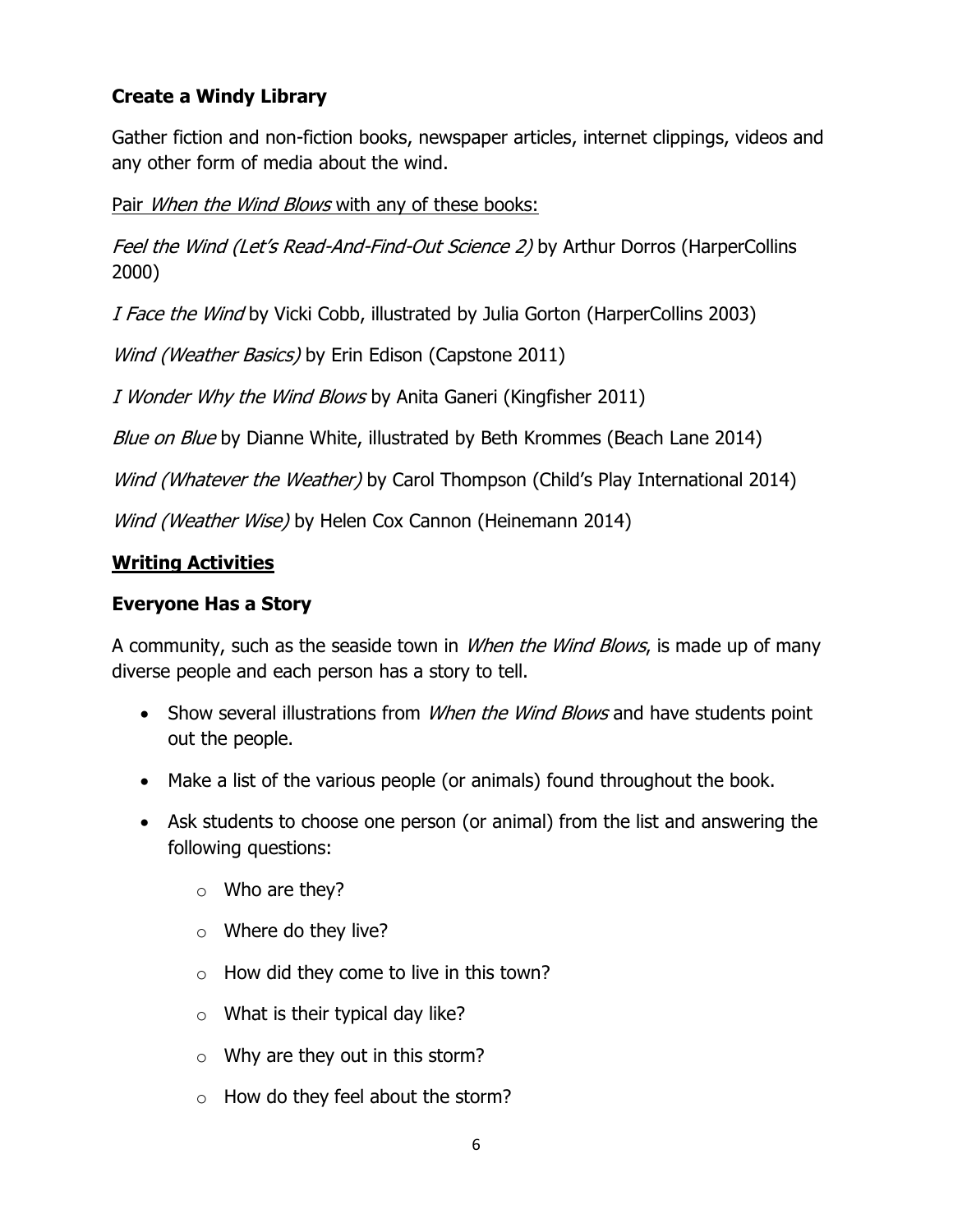- $\circ$  What do they hope to do when the storm is over?
- Using the answers to the questions above, write a creative story about this character. As in *When the Wind Blows* the story can start before the storm, continue when the character is out in the storm, and end once they are safely at their destination.

#### **"Who Said That?" ~ Narrative and Dialogue**

When the Wind Blows is a book told in rhyme, yet without a traditional narrative or dialogue. Each rhyme works with the illustrations to tell the story. This provides a great springboard to discuss narrative and dialogue in a story.

Narrative  $\sim$  An account of the connected events. Often through a narrator who gives information on the feelings and actions of the story.

Dialogue  $\sim$  The written conversational exchange between two or more characters.

Advanced classes will be able to fully re-write *When the Wind Blows* with a combination of narrative and dialogue. However, if the class is less-advanced, simply have them create captions and thought and/or speech bubbles for each spread.

Additional Challenge: Introduce the idea of  $1<sup>st</sup>$  person point-of-view and re-write *When* the Wind Blows from one character's point-of-view. First person point-of-view narrative should include the word "I".

#### **Pay Attention ~ observing nature**

Linda Booth Sweeney wrote *When the Wind Blows* inspired by a Mary Oliver poem.

"Instructions for living a life. Pay attention. Be astonished. Tell about it."

As a class, discuss the poem.

- What might the poem mean, in your own words?
- Do you think the characters in *When the Wind Blows* might be inspired by Mary Oliver's poem, too? Why or why not?
	- $\circ$  Show examples of "paying attention" in *When the Wind Blows.*
	- o Show examples of being astonished.
	- $\circ$  How can the characters share their experience by telling about it?
- In what ways can you follow Mary Oliver's advice?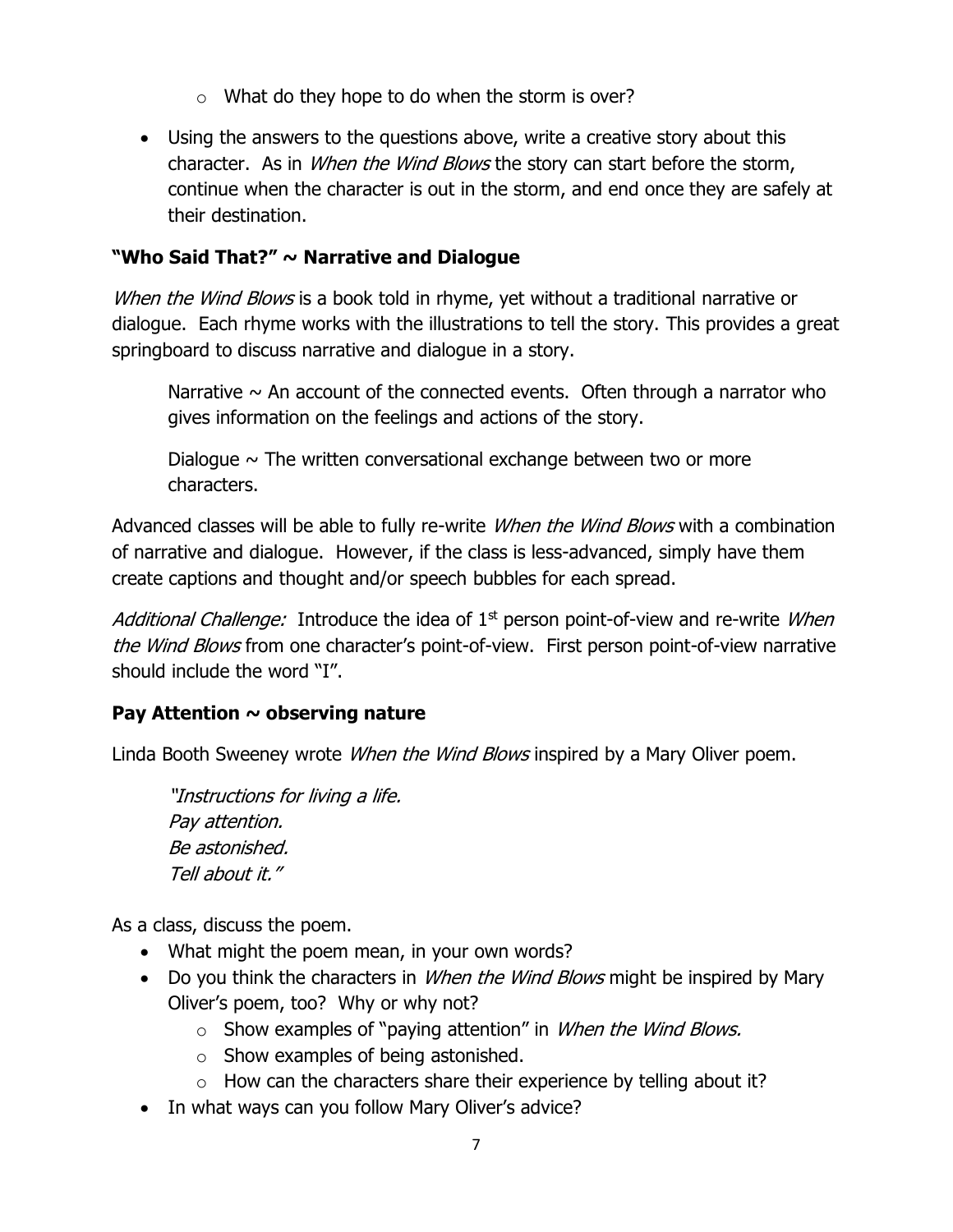Create a Nature Journal:

- Gather together 6-8 pieces of paper (some can be lined for writing, others blank for drawing).
- Add on top a piece of blank paper for the cover.
- Punch three holes through the pieces of paper and the cover sheet.
- Cut a piece of cardboard just a bit larger than your paper.
- Punch three corresponding holes in the cardboard.
- Place the papers on top of the cardboard and top everything with the cover sheet.
- Line up the paper and cardboard holes. Then tie together with yarn or string.
- Copy Mary Oliver's poem onto the cover sheet and decorate.
- You are now ready to head outside and observe nature.

Observing nature.

- Find a "sit spot" outside where you can quietly observe. Be sure to have your Nature Journal and something to write with. You may use colored pencils, crayons or markers if you prefer.
- Sit for at least thirty minutes. You may set an alarm.
- Look all around you. Listen, smell, feel, etc.
- Find something you want to write about or draw and record it in your Nature Observation notebook.
- Continue to observe nature in the same spot, thirty minutes at a time, for a whole week. Every day, take care to notice something different to write about or draw.

#### "Tell about it."

- Share your notebook with the class.
- What did you find when you paid attention?
- What did you feel? What did you smell? What did you hear?
- Did the weather ever change? How was it different? How did the weather (wind, rain, snow, etc.) effect nature?
- What astonished you?
- If you were to continue observing nature, what spot would you choose? Why?

For further nature exploration, check out The Nature Connection: An Outdoor Workbook for Kids, Families, and Classrooms by Clare Walker Leslie (Storey Publishing 2010).

Keen observation of nature is a "habit of mind" in Biomimicry, a framework and method for creating nature-inspired solutions to everyday challenges. For more ways to bring Biomimicry into your teaching practice, see the Biomimicry Educators Network,<http://ben.biomimicry.net/>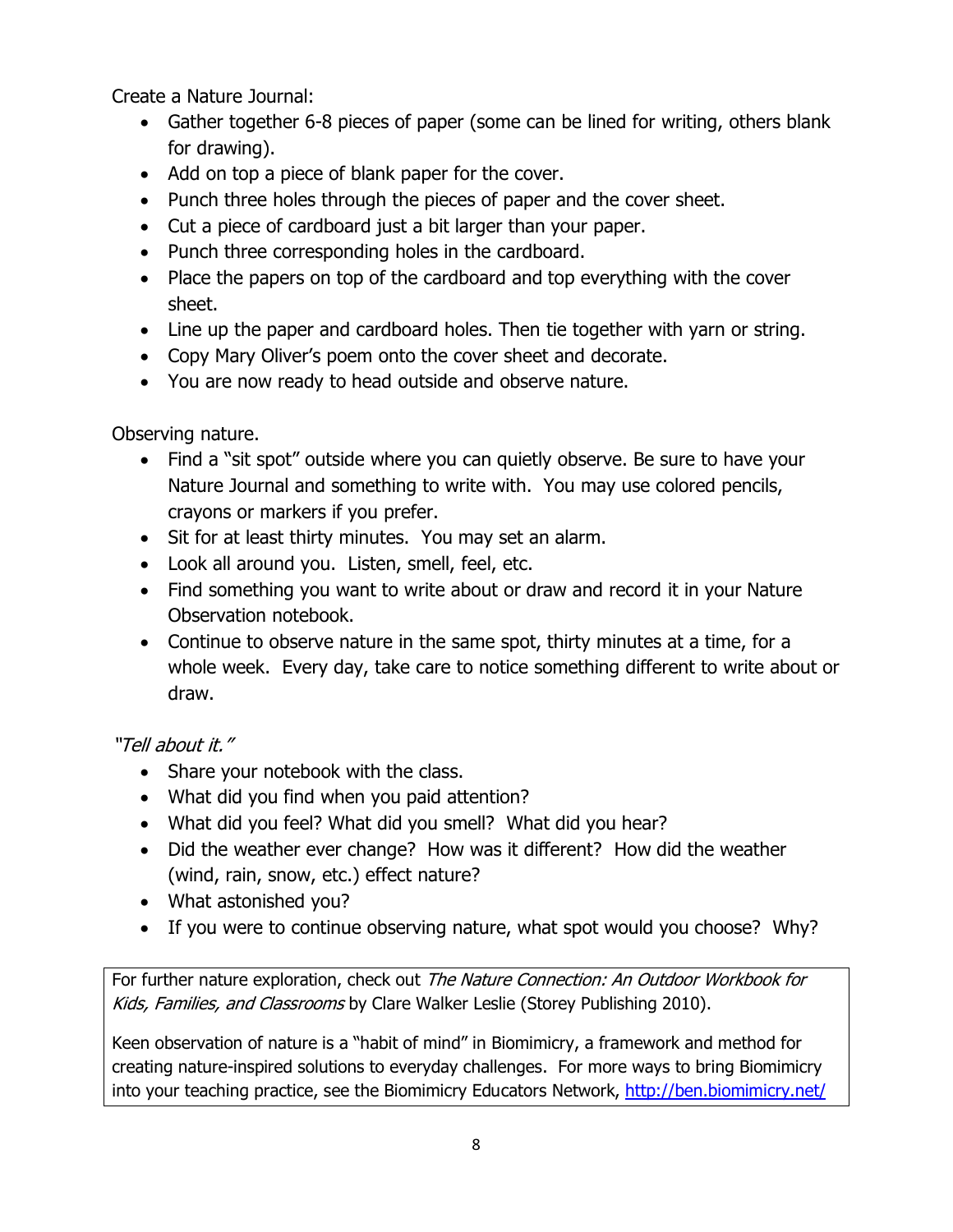#### **Speaking and Listening Activities**

Picture books are written to be read aloud. Here are some ways to bring *When the* Wind Blows to life in the classroom and have fun with speaking and listening skills.

#### **Choral Reading**

- Using the text of *When the Wind Blows*, take the role of the narrator while students chime in with the nature sounds.
- Turn *When the Wind Blows* into a script. Read the script out loud together. Emphasize memorization of the students' parts as well as good vocal expression.

#### **Mime**

 Ask students to silently act out a page from the book, exaggerating body motions and facial expressions. See if others can identify the page that goes along with the mimed action.

#### **Drama**

- Create a TV commercial to encourage people to experience the wind or to read When the Wind Blows.
- In small groups, act out *When the Wind Blows* as an opera, a western, a "breaking news" story, a thriller, etc. The rest of the class guesses what "style" is being presented.
- Make and record a radio version of *When the Wind Blows.* Students decide what to use for the sound effects to create a mental picture of the story.

#### **Language Activities**

#### **It's Rhyme Time**

When the Wind Blows is written in rhyme. Here are some activities to help introduce rhyming to your class.

#### Engine and Caboose

Introduce the concept of producing rhyming words with train engines and caboose pictures or objects. Explain that when you make rhyming words, the caboose will always stay the same but the engines will be different. Pick a sound for the caboose (e.g., "at") and place many different engines in front to make rhyming words (e.g., h-, m-, c-).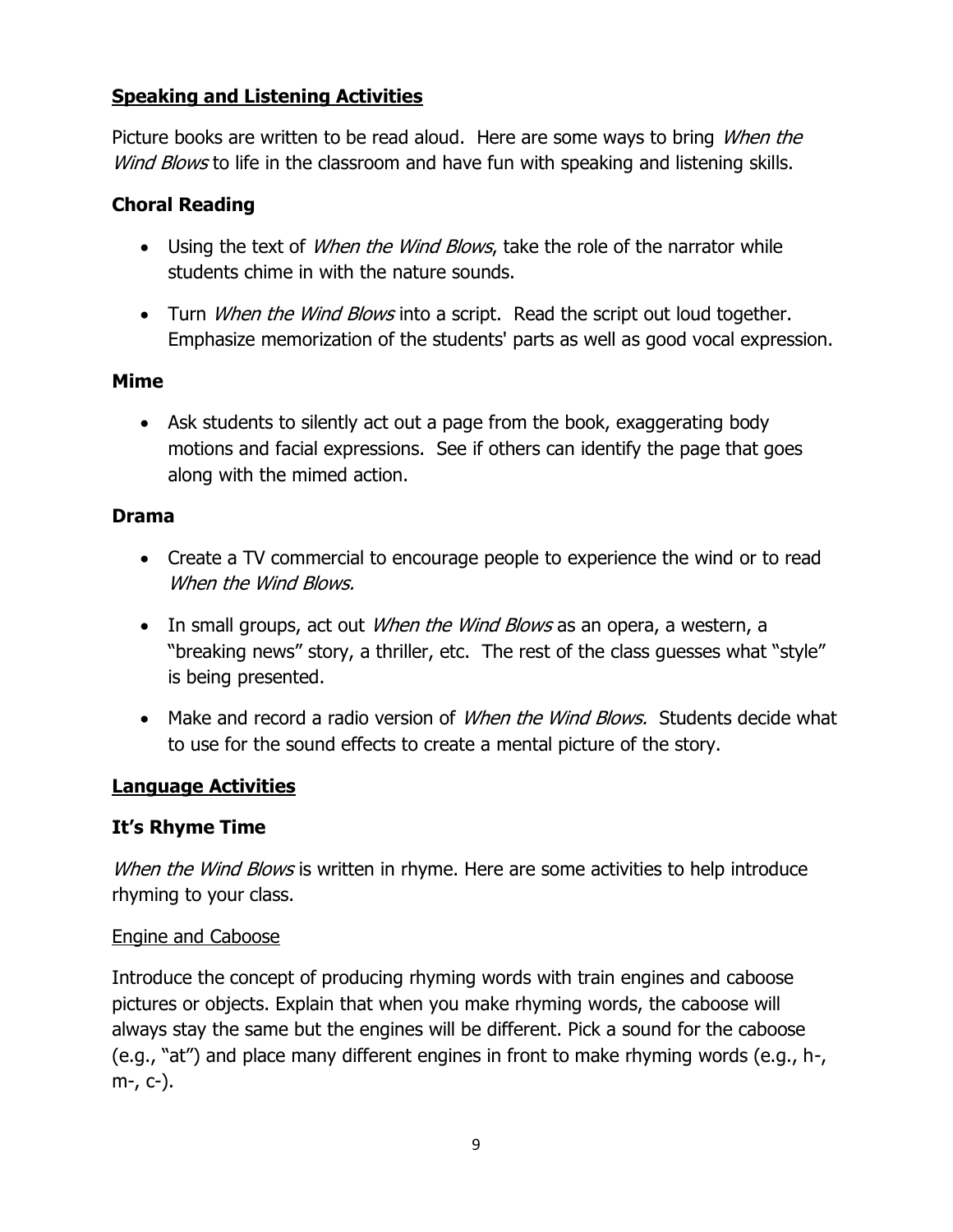#### "I Spy"

Start the activity by sitting with the children in a large circle. Provide the children with a sentence containing two rhyming words, e.g. "I spy a chair and a bear." The first object name is something in the room and the second object name doesn't have to be visible in the room. Have the child on your right create her own "I Spy" sentence. You may want to place objects around the room that are easy to rhyme so you can point them out to the children if they need suggestions.

#### Fill in the Blank

Re-read When the Wind Blows aloud. When you get to the end of a rhyming sentence, pause and have the children raise their hands and give the correct rhyming word to complete the sentence.

For example:

"Strollers stroll.

Kites glide.

Bells clang.

#### Puppies \_\_\_\_\_\_\_."

Offer opportunities for the children to make up silly sentences using other words that rhyme but don't make sense.

Continue with the rest of the book until all the children have had opportunities to rhyme.

This can be done with other rhyming books, as well.

#### Rhyming Sounds Cube

For this activity, you'll need several cubes made from wood blocks or foam. Write a different consonant on each side of the cubes. On a piece of paper (or blackboard) write a two-letter combination beginning with a vowel and ending with a consonant, such as "it," "un" or "ed" six times. Have the student roll a cube to reveal a consonant. Have the student write the consonant from the cube in front of one of the two-letter combinations. For example, if the student rolls a "B," she can place it in front of "ed" to create "bed." Repeat the procedure until the student creates six rhyming words.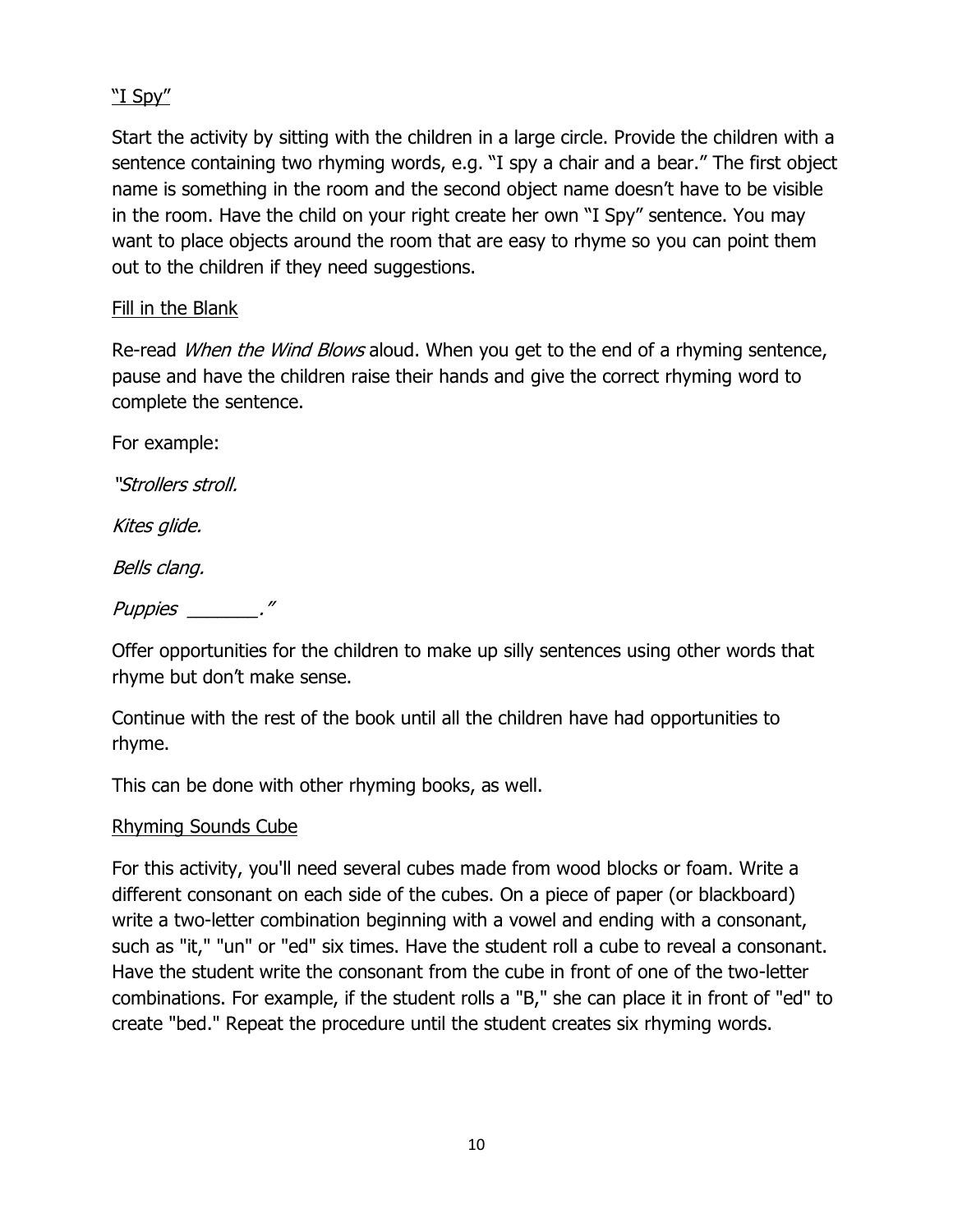#### **Rattle, Jiggle, and Clang! ~ learning about verbs**

When the Wind Blows is packed with many juicy verbs. Read the story aloud slowly. Every time the students hear a verb, they are to make a wind howling sound.

Once identified, define each verb. Can the students demonstrate how to stroll or drop or bobble? Take turns trying.

#### Simon Says Verbs game

The Simon Says Verbs game is a fun verb activity that will help students both identify verbs from other parts of speech and distinguish action verbs from state of being verbs. The students will also get some healthy exercise while playing this game.

Have the children all stand up in an area large enough for each child to move around safely such as in the school gym or outside on the playground. The teacher will stand in front of the class and say, "Simon says..." followed by a verb. The students should then do or be what Simon said. For example, if the teacher says, "Simon says dance," then all the children should dance. If the teacher says, "Simon says be excited," then the students should be excited. The teacher can also include some words that are not verbs. For example, if the teacher says, "Simon says table," the students should stop moving because table is a noun, not a verb.

Use verbs and nouns from *When the Wind Blows* to help build vocabulary and connect to the story.

Optional: Instead of the teacher making all the commands, individual students can take turns playing Simon. Each child should get a chance to stand at the front of the class and say, "Simon says."

## Math

**Word Problems** For younger students, the use of pictures or props might be needed to figure out word problems.

1) 5 men are wearing top hats. 1 top hat blows away. How many men are wearing top hats?

 $5 - 1 = ?$ 

2) The little boy listens carefully and hears the wind chimes ring 4 times. The wind blows and the chimes ring 3 more times. How many times do the wind chimes ring?

$$
4+3=?
$$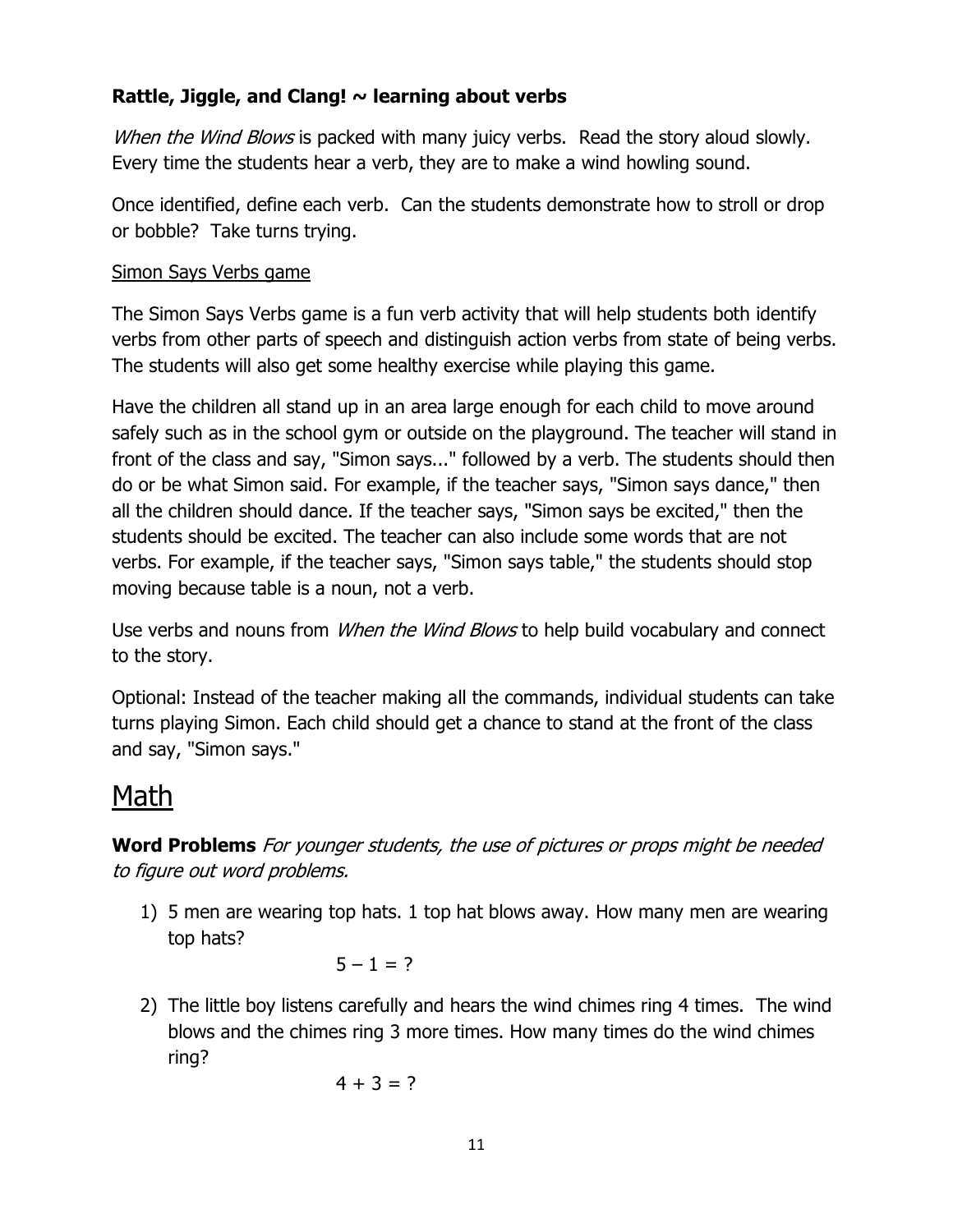3) 6 cows are grazing in a field. 1 cow gets scared of the storm and heads back to the barn. How many cows are left grazing in the field?

 $6 - 1 = ?$ 

- 4) The little boy spots 2 sailboats out to sea. He then spots 1 more sailboat. How many sailboats does the little boy spot?  $2 + 1 = ?$
- 5) A flower has 9 petals. When the wind blows, 7 petals fly away. How many petals are left on the flower?

$$
9-7=?
$$

#### **Under Where? Spatial Sense**

Look at the "strollers stroll" spread in When the Wind Blows.

Describe where the cows are grazing.

[examples: on the grass, behind Grandma, next to each other]

Describe where the puppy is hiding.

[examples: on the grass, behind the tree, in front of Grandma]

Describe where the mother and baby are strolling.

[examples: on the path, under the kite, behind the couple]

Have students choose another spread in *When the Wind Blows* and discuss where things are spatially within that illustration.

Now look around your classroom.

- Describe where your desk sits.
- Describe where your teacher is sitting or standing.
- Describe where the chalkboard/whiteboard is.
- Describe where the clock is.
- Describe where the door is.
- Can you describe where anything else is?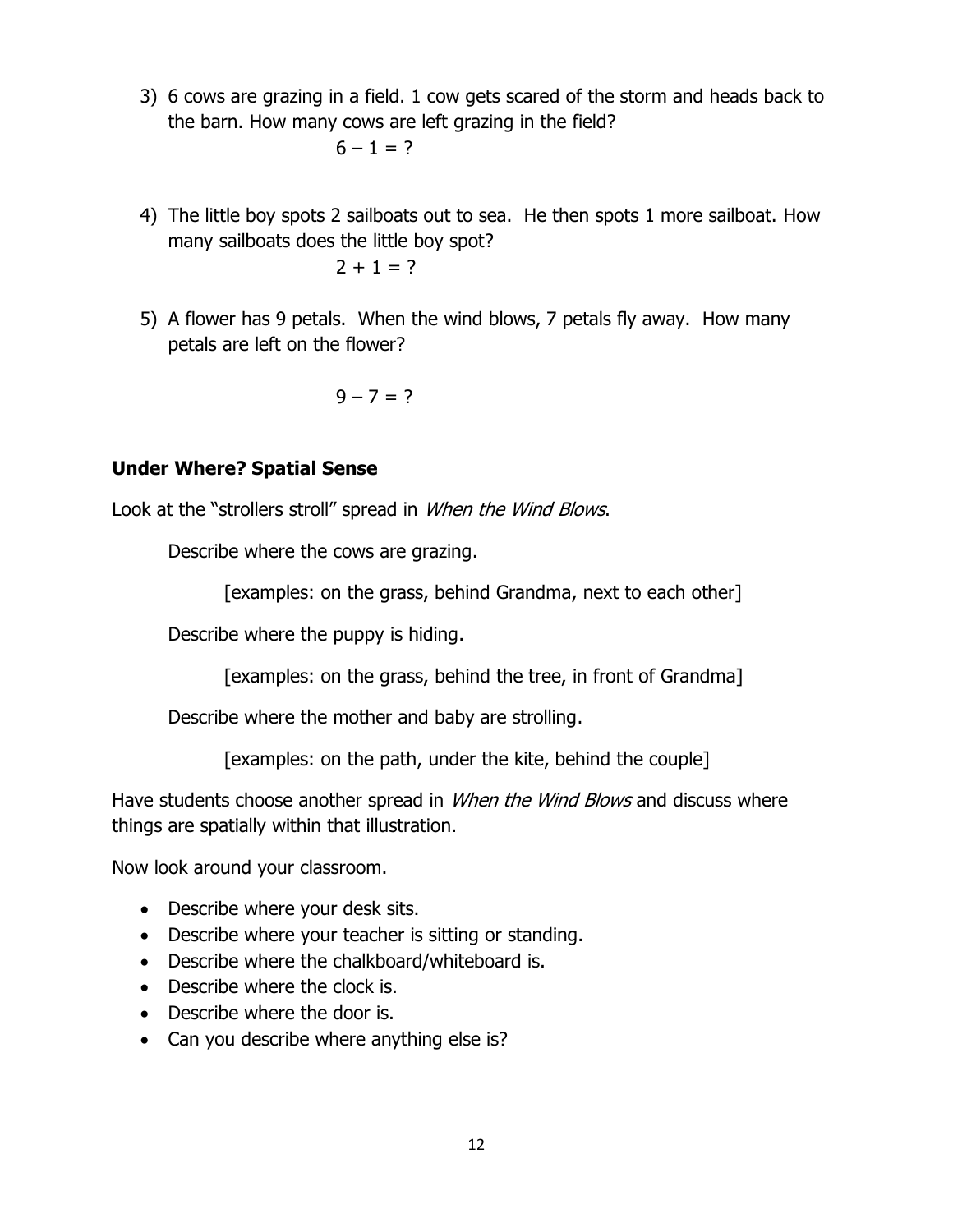#### **The Math of Building a Kite**

Kids can make their own kites using the skills of math, measurement, and following instructions.

You will need:

- Two 3 foot long dowel rods
- A stool of string or ribbon
- Sturdy paper (old shopping bags are perfect)
- Strong tape (such as duct tape or reflective tape)
- Art supplies for decorating

What to do:

- 1. Using a tape measure or ruler, measure the dowels.
- 2. On one of the dowels, make a mark at 2 feet.
- 3. Get an adult to help you cut the one dowel at the 2 foot mark.
- 4. Discard the foot long piece of dowel.
- 5. You now have one 3 foot long dowel and one 2 foot long dowel.
- 6. On the 3 foot long dowel, measure and make a mark at 1 foot.
- 7. Take the short dowel place it across the long dowel at the 1 foot mark.
- 8. Measure and cut one foot of string.
- 9. Tie the rods together into a cross shape with the string, making sure the rods stay together.
- 10.Place the rods on the paper.
- 11.With a ruler, measure and make a mark two inches from the end of each dowel.
- 12.With a pencil and ruler, draw a line to connect the marks and form a kite shape.
- 13.Cut out a paper kite shape.
- 14.Using a ruler, measure 2 inches around the inside of the kite shape. Make a mark.
- 15.Make a fold on each diagonal side of the kite at the 2 inch mark to create an edge. Secure with tape.
- 16.Tape the paper portion of the kite to the cross.
- 17.Decorate the kite, however, do not use anything heavy or attach anything to the kite (beads, feathers, etc.) It's best to stick with markers, colored pencils and light paint.
- 18.Tie stool of string to the point where the bars cross, leaving the end attached to the spool.

BONUS: How do you measure the wind? Through observation and estimation, students can figure out the speed of the wind.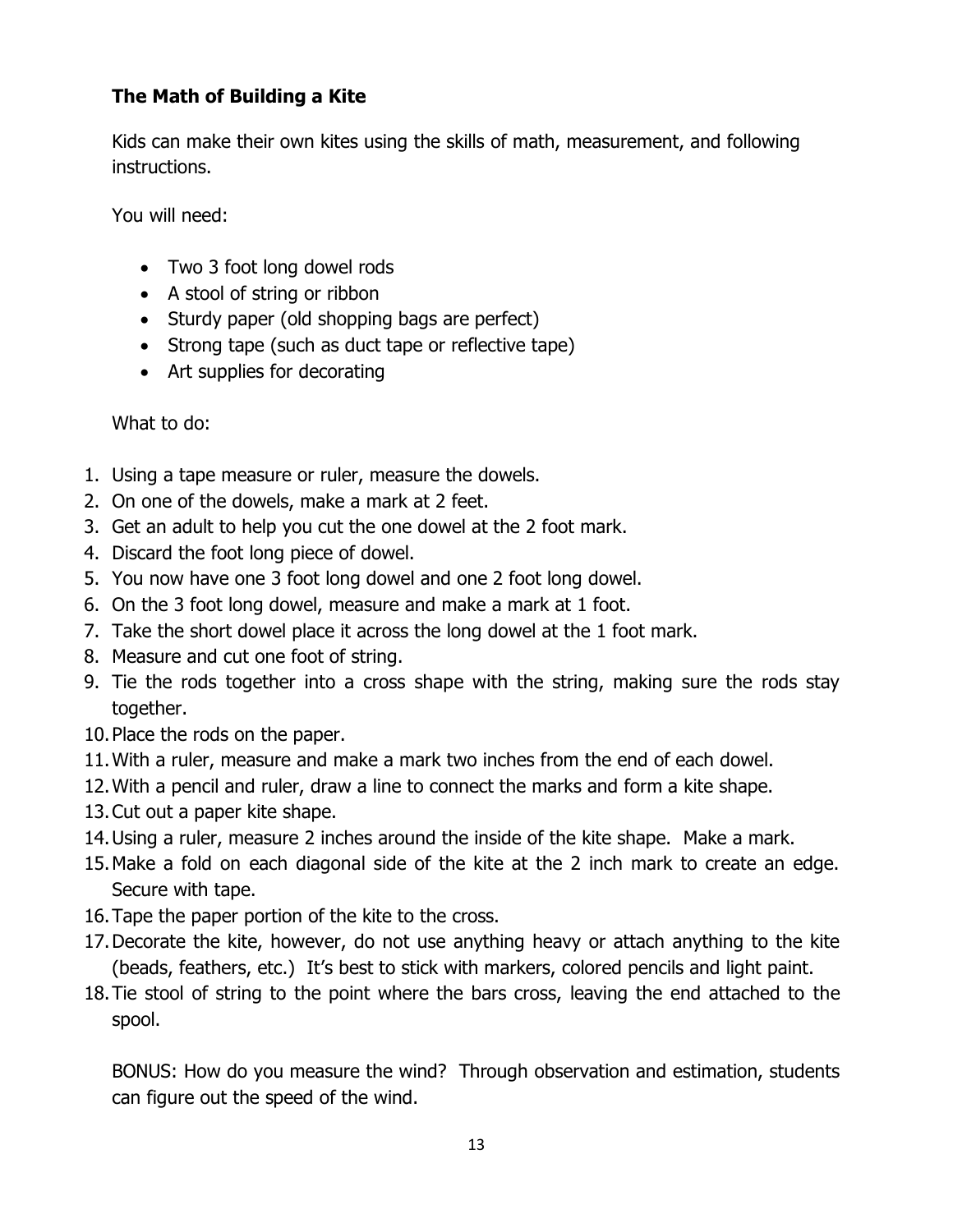- 1-3 mph Smoke drifts lazily, branches are still, flags hang limp
- 4-7 mph Tree leaves rustle, flags move slowly
- 8-12 mph Flags fly, bushes shake, leaves move
- 13-18 mph Small branches shake, grass moves
- 19-24 mph Large branches sway, flags flap noisily
- 25-31 mph Trees shake, dust and sand flies

The best time to fly a kite is when the wind is between 4 and 12 miles-per-hour. If the wind is less, then most kites have problems flying. If the wind is more, then most kites will lose control. So watch the trees, bushes, flags and grass to know when the wind is just right.

## **Science**

#### **Wind is a Weather "System"**

Lead students in a discussion.

- Where have you heard the word "system"? (i.e., transportation system, digestive system, gaming system, etc.)
- What do you think system means?

Author Linda Booth Sweeney offers a easy-to-understand explanation of systems in the following video. <http://lsintspl3.wgbh.org/en-us/lesson/syslit-il-pdsystems/3>

- Watch the video on systems.
- Did you know that wind and weather are systems? People often say, "its windy outside" as if wind itself is just an event. But wind is actually a system. There are many parts or aspects that need to be in place to create wind. Wind is more than the sum of its parts.
- Can you guess what the parts of a \*wind system are?

\*Teachers: In a nutshell, as the sun warms the Earth's surface, the atmosphere warms, too. Some parts of the Earth receive direct rays from the sun all year and are always warm. Other places receive indirect rays, so the climate is colder. Warm air, which weighs less than cold air, rises. Then cool air moves in and replaces the rising warm air. This movement of air is what makes the wind blow.

http://www.weatherwizkids.com/weather-wind.htm

Divide students into research groups of 2-3 students.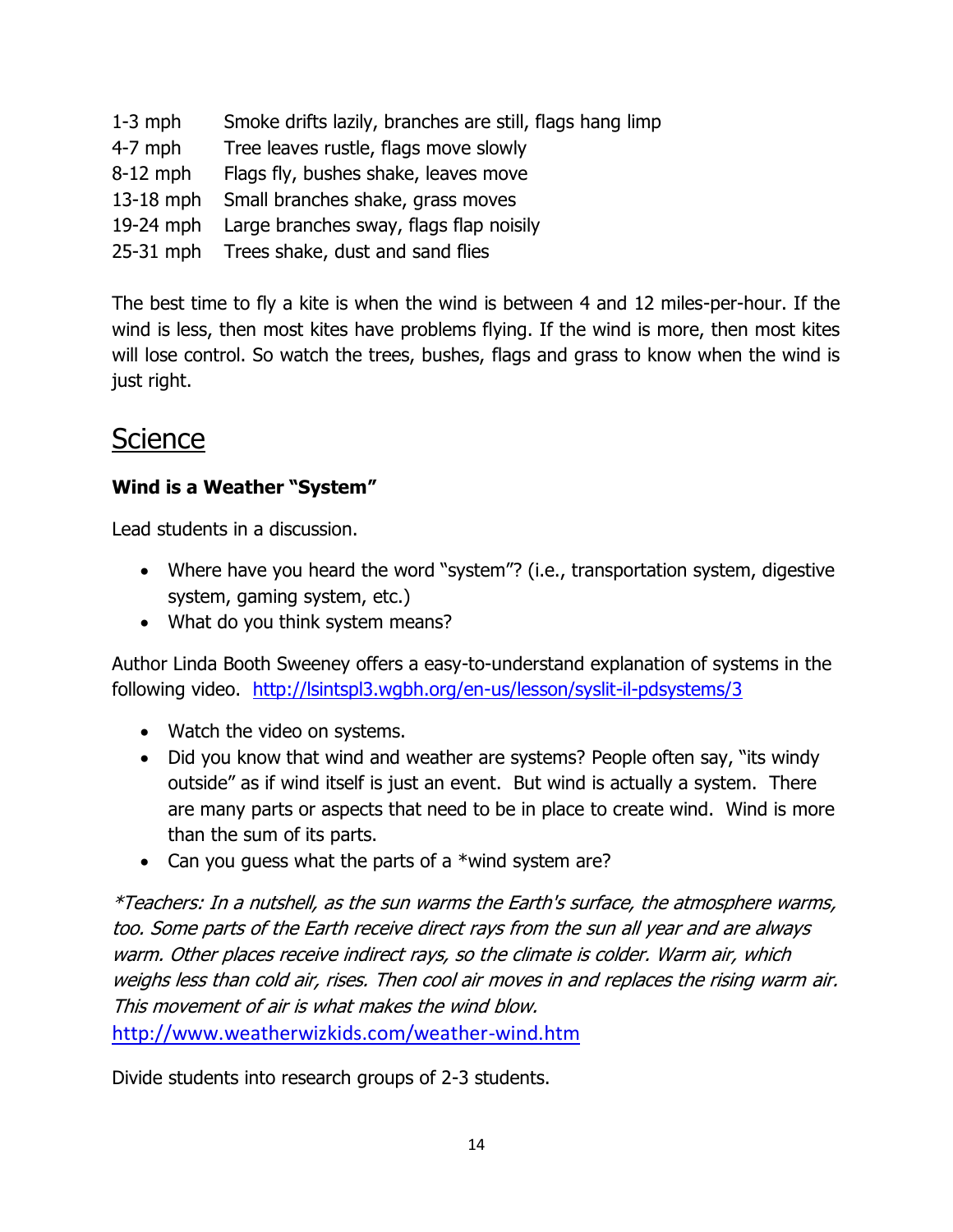- Using the library and the Internet, groups will research what the parts of a wind system are.
- Set an alarm for thirty minutes.
- Once the alarm goes off, groups must report back to the class with their findings.
- As groups report, create a master list on the board to document their research.

Have students break into their groups again.

 Using the master list on the board, students should create a "connection circle" to explain how wind weather system is created.

\*Teachers: Watch the following video in which Linda Booth Sweeney explains "connection circle" or Casual Loop Diagrams. [http://lsintspl3.wgbh.org/en](http://lsintspl3.wgbh.org/en-us/lesson/syslit-il-pdsystems/11)[us/lesson/syslit-il-pdsystems/11](http://lsintspl3.wgbh.org/en-us/lesson/syslit-il-pdsystems/11)

- Once each group is finished with their Casual Loop Diagram, share them with the class.
	- $\circ$  Do the groups' diagrams share any similarities? Explain.
	- $\circ$  Do the groups' diagrams differ in any way? Explain.
	- $\circ$  Looking at the following Simple Wind diagram, can you explain how wind is created?



Diagram created by Warren Farr, 2015.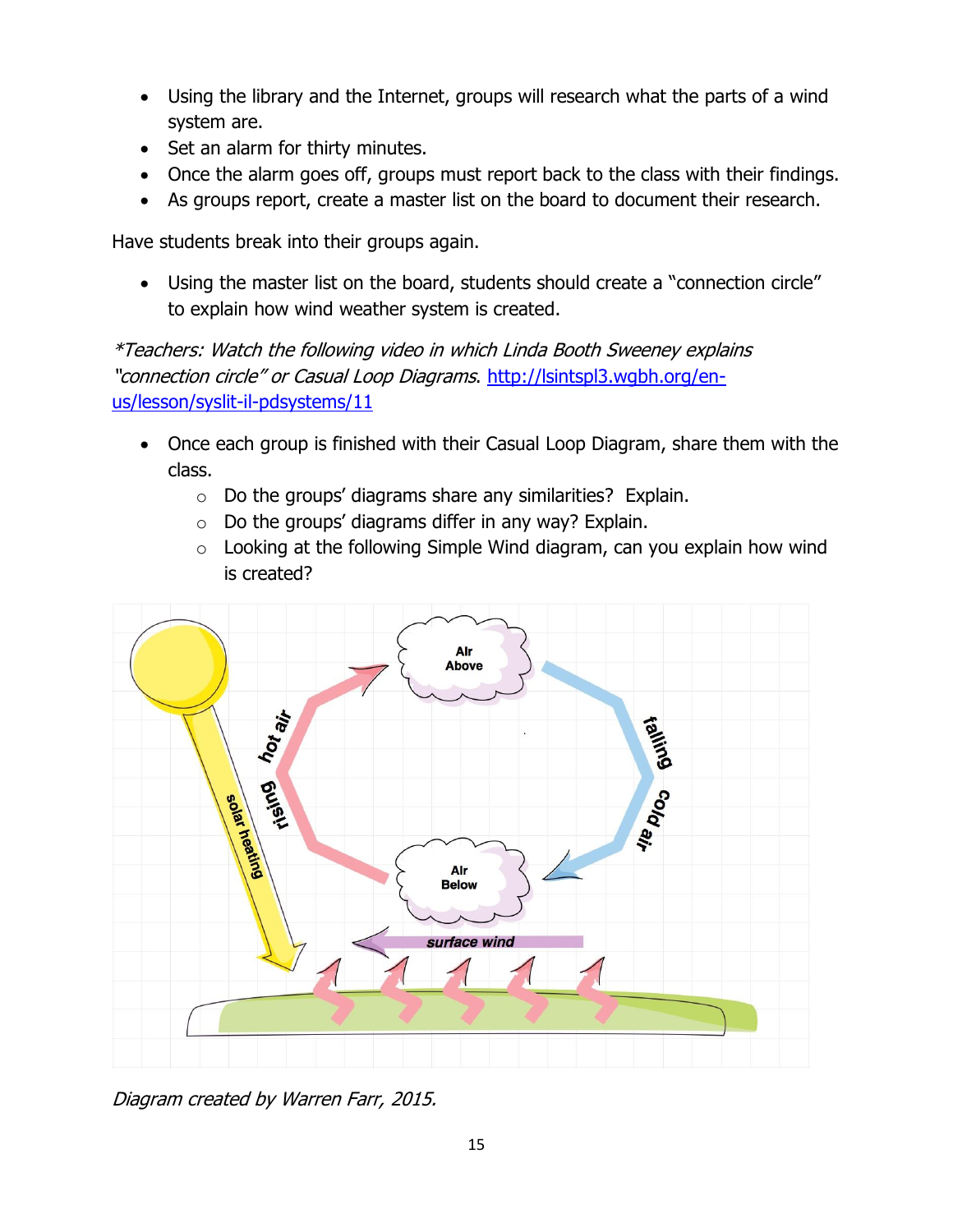#### **Wind Isn't Just Wind research project**

Wind isn't just wind—its so much more. In fact there are lots of kinds of wind. Assign students a type of wind to research. A list of 12 are below, but do not feel limited to those on the list.

- Gust front
- Down burst
- Derecho
- Jet Stream
- Monsoon
- Santa Ana winds
- Global wind patterns
- Trade winds
- Doldrums
- Prevailing westerlies
- Polar easterlies
- Sea breeze/land breeze

Possible sources for information:

- Nonfiction books
- Encyclopedias
- The Internet

Take notes and gather as much information as possible.

Once the information is gathered, create an illustrated poster defining and explaining what the topic of research is.

Present the poster to the class and hang them around the classroom.

#### **DIY Wind Chimes Challenge**

This challenge allows students to experiment with wind, while they problem solve a way to build wind chimes that really work! Of course, a little imagination is going to go a long way here, too!

- Set up an electric, non-oscillating fan.
- Provide a variety of objects and hang on the end of a string.
- Have students sharpen their skills of prediction and observation by testing the objects to see if they are moved by the wind from a box fan at a distance of three feet.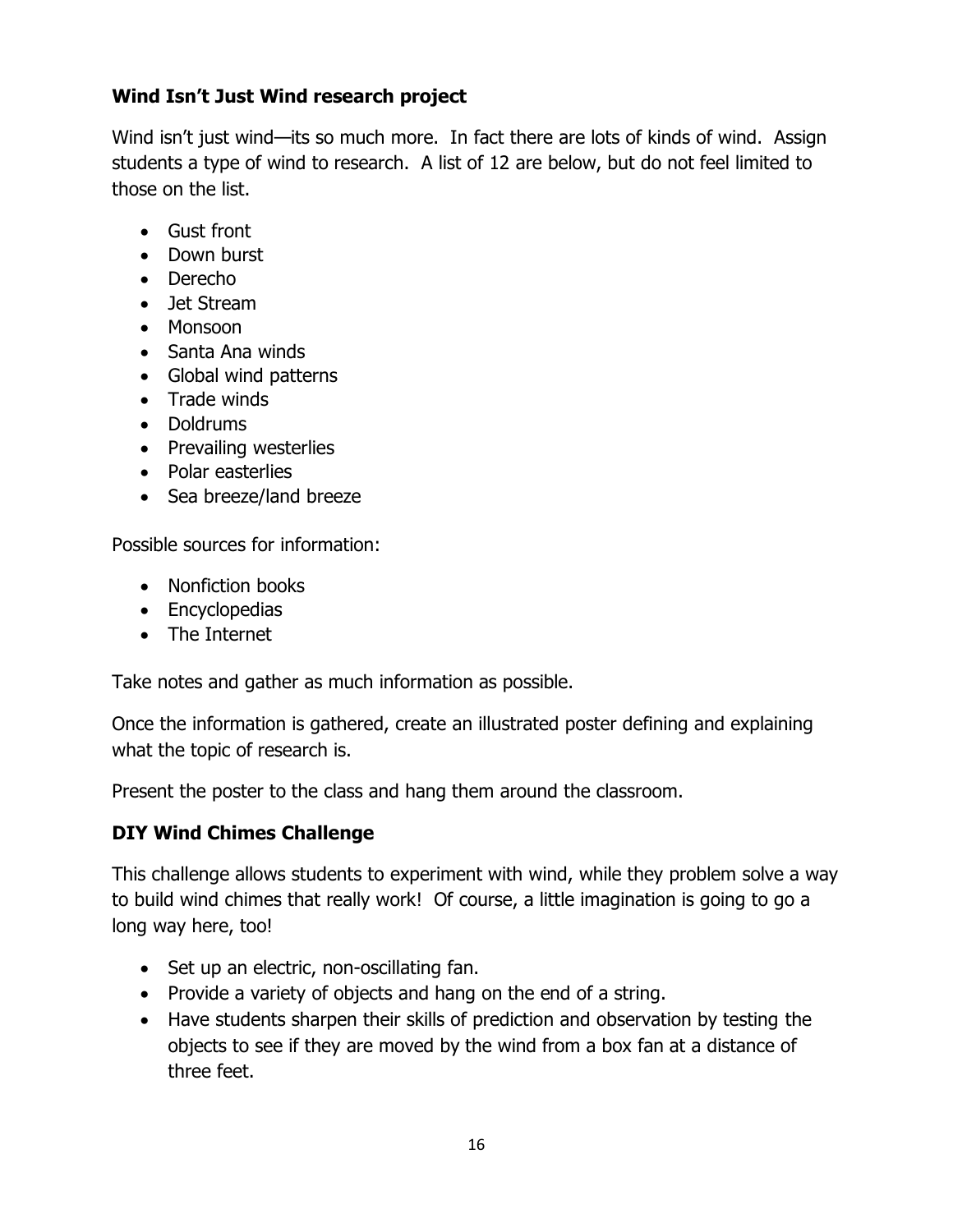Once the students *conclude* that the item blows or not, categorize each in a chart.

Try pieces of cork, metal and plastic bottle caps, toy boats, seashells, small sponges, feathers, paper, pebbles and empty and full containers.

- Explain to students that they will be working in groups of 2-3 to create wind chimes.
- Provide the students with several craft items (rulers, paper, cardboard tubing, empty boxes, tape, glue, etc.) Check the recycling for other ideas of materials.
- Each group's bridge must:
	- o Move in a breeze from a box fan at three feet distance.
	- o Be an original construction.
	- $\circ$  Create a sound when moving.

Once all wind chimes have been built, test them out one by one as a class. Did they work? Retest? If they didn't work, head back to the drawing board like a real inventor.

Often up awards to increase the competition.

- o Most Attractive wind chimes
- $\circ$  Most Materials wind chimes
- o Least Materials wind chimes
- o Most Soothing Musical wind chimes

#### **DIY Windy Movie**

The book trailer for *When the Wind Blows*, created by author Linda Booth Sweeney and animator Xin Xin captures the spirit of book, while also exploring what happens when the wind blows.

View the book trailer: [https://www.youtube.com/watch?v=MxA5cMD0GmY.](https://www.youtube.com/watch?v=MxA5cMD0GmY)

Discuss:

- On a windy day, what blows in the wind?
- What does not move in the wind?
- What impact does the wind have?

Using a stop animation or simple video, students can create their own movie interpretations of the wind.

For stop animation apps, visi[t http://www.educatorstechnology.com/2013/03/8-great](http://www.educatorstechnology.com/2013/03/8-great-ipad-apps-for-creating-stop.html)[ipad-apps-for-creating-stop.html.](http://www.educatorstechnology.com/2013/03/8-great-ipad-apps-for-creating-stop.html)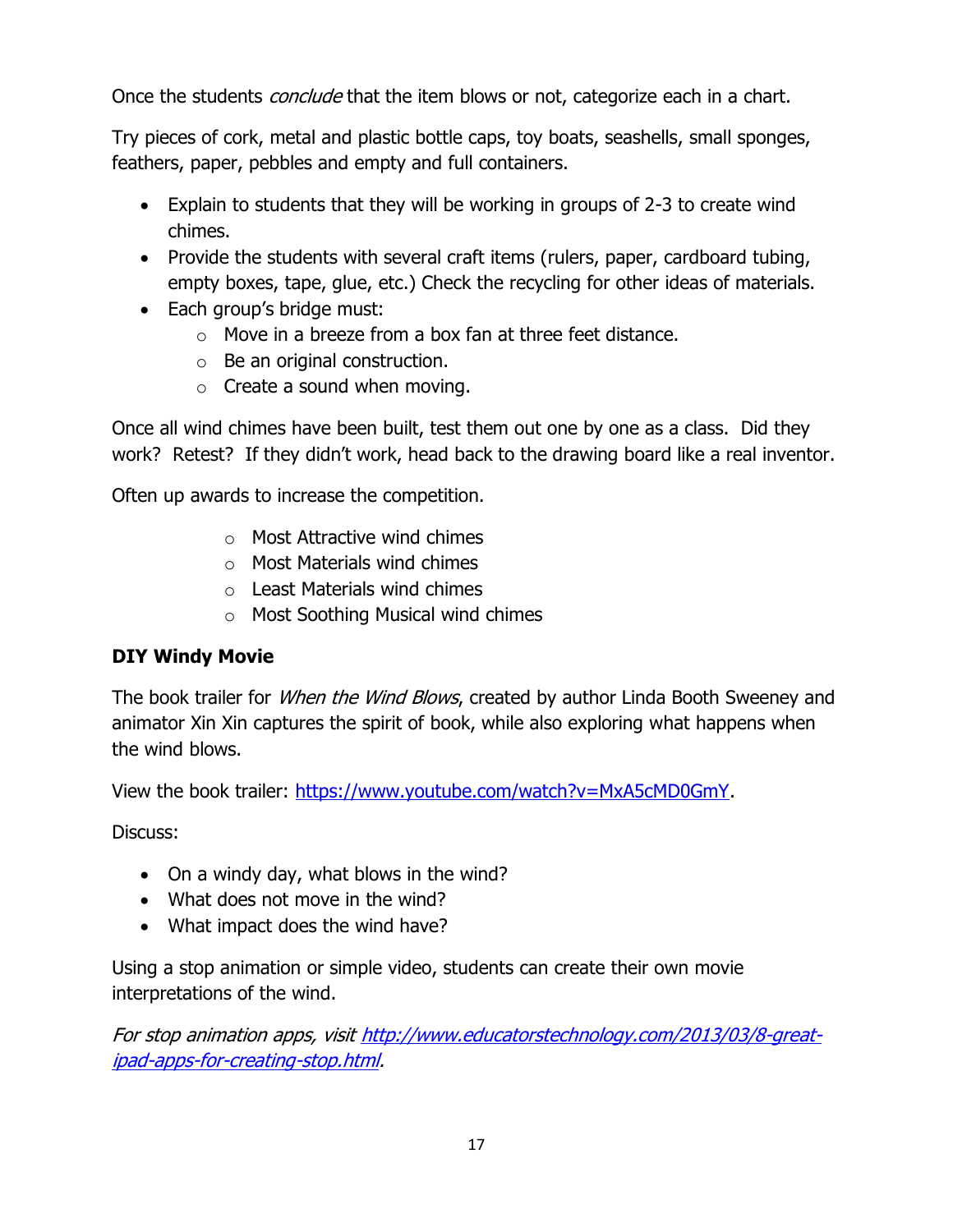## Social Studies

#### **All About Me; All About My Family**

At the heart of *When the Wind Blows*, is the story of a family and their community.

As a class discuss the family in the story.

- Who are they?
- Where do they live?
- Who do they live with?
- What kinds of things do they like to do together?

This multi-book project allows the students the opportunity to get to know one another, and serves as an introduction to community. Students make books that contain pages with answered questions and pictures. Yarn is used to bind the pages together. The first book features the student, and each student should have a special day that he reads his book to the class. Separate books (done in the future) can feature siblings, grandparents, aunts, uncles, and even pets.

• Pages in each book include:

A portrait I am called \_\_\_\_\_. My first and last name is  $\qquad \qquad$ . My address is \_\_\_\_\_. I live in \_\_\_\_\_. (the country, a city, etc.) I live with \_\_\_\_\_. I am good at \_\_\_\_\_. I like to \_\_\_\_\_\_\_. I do not like to  $\qquad \qquad$ .

#### **"Wind Doesn't Always Scatter" Mural**

Often weather can bring a community together. Whether sharing a shelter under a shop awning in a summer downpour or helping neighbors shovel out their driveway after a blizzard.

Throughout history, art also brings about tighter community.